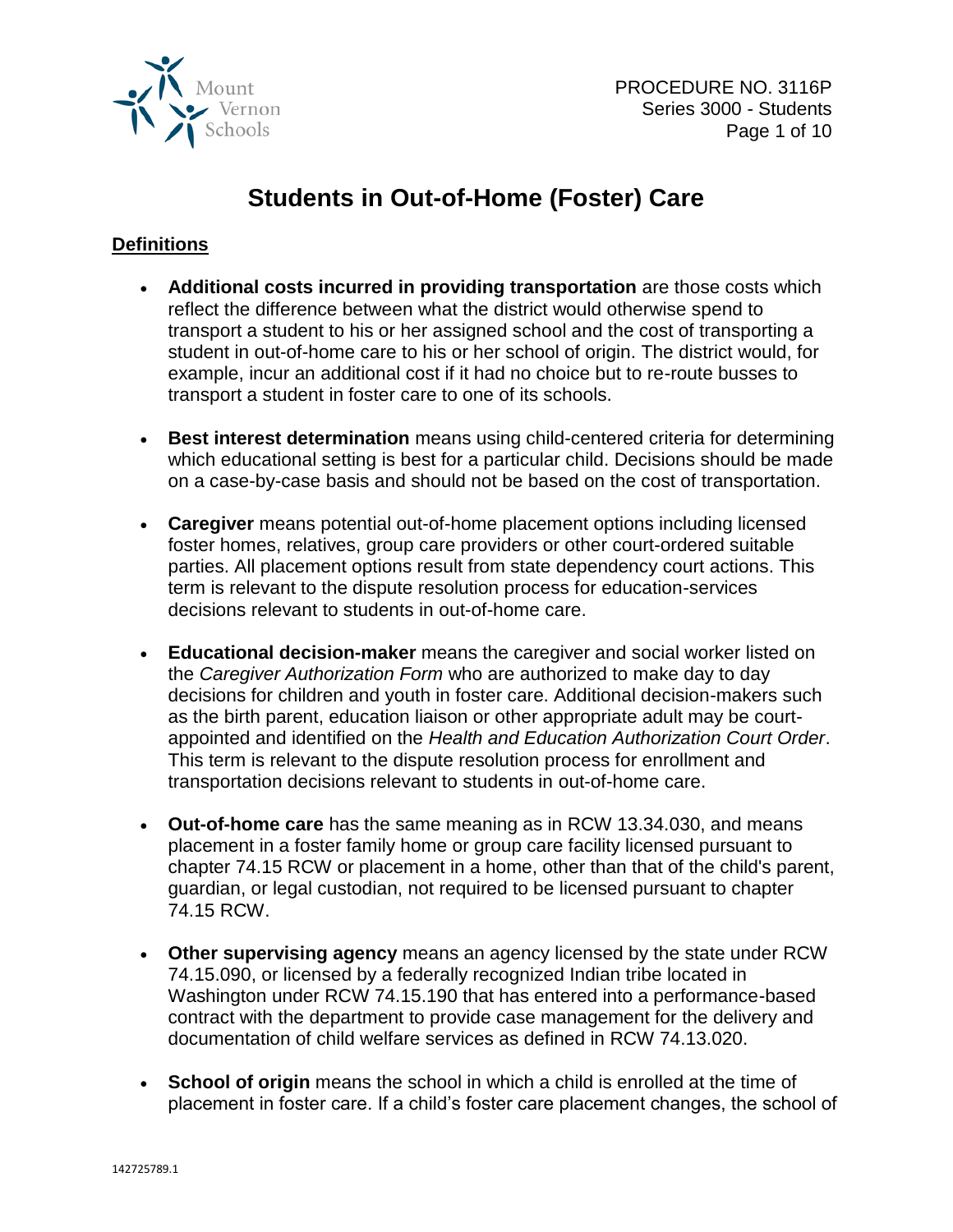origin would then be considered the school in which the child is enrolled at the time of placement change.

## **Placement and Enrollment**

Whenever practical and in the best interest of the child, children placed into out-of-home care will remain enrolled in the school they were attending upon entering out-of-home care. If remaining in the school of origin is determined not to be in the student's best interest, the district will immediately enroll that student in their new school. Enrollment may not be denied or delayed based on the fact that documents normally required for enrollment have not been provided.

A school may not prevent a student in out-of-home care from enrolling based on incomplete information of any history of placement in special education, any past, current, or pending disciplinary action, any history of violent behavior, or behavior listed in RCW 13.04.155, any unpaid fines or fees imposed by other schools, or any health conditions affecting the student's educational needs during the ten (10) day period that the DSHS has to obtain that information. Upon enrollment, the district will make reasonable efforts to obtain and assess the child's educational history in order to meet the child's unique needs within two (2) school business days.

# **School of Origin**

When the district foster care liaison receives notification from a child welfare agency that a student in out-of-home care will be moving to a new residence and the necessary timeframe for determining the student's most appropriate school placement, the district liaison/designee will in turn provide the agency with information on the appropriateness of the current educational setting. In order to minimize disruption to their education, students in out-of-home care will be enrolled in or remain in their school of origin unless it is determined that such placement is not in the student's best interest.

#### **Best Interest Determination**

When a determination of the student's best interest is necessary, the district's foster care liaison will consult with the child welfare agency's point of contact, the student, and, if feasible, the student's biological and foster family to determine whether the placement is in the student's best interest. The following list includes, but is not limited to, factors that should be considered:

(a) How long is the student's current out-of-home care placement expected to last?

(b) What is the student's permanency plan and how does it related to school stability?

(c) How many schools has the student attended in the current year?

(d) How many schools has the student attended over the past few years?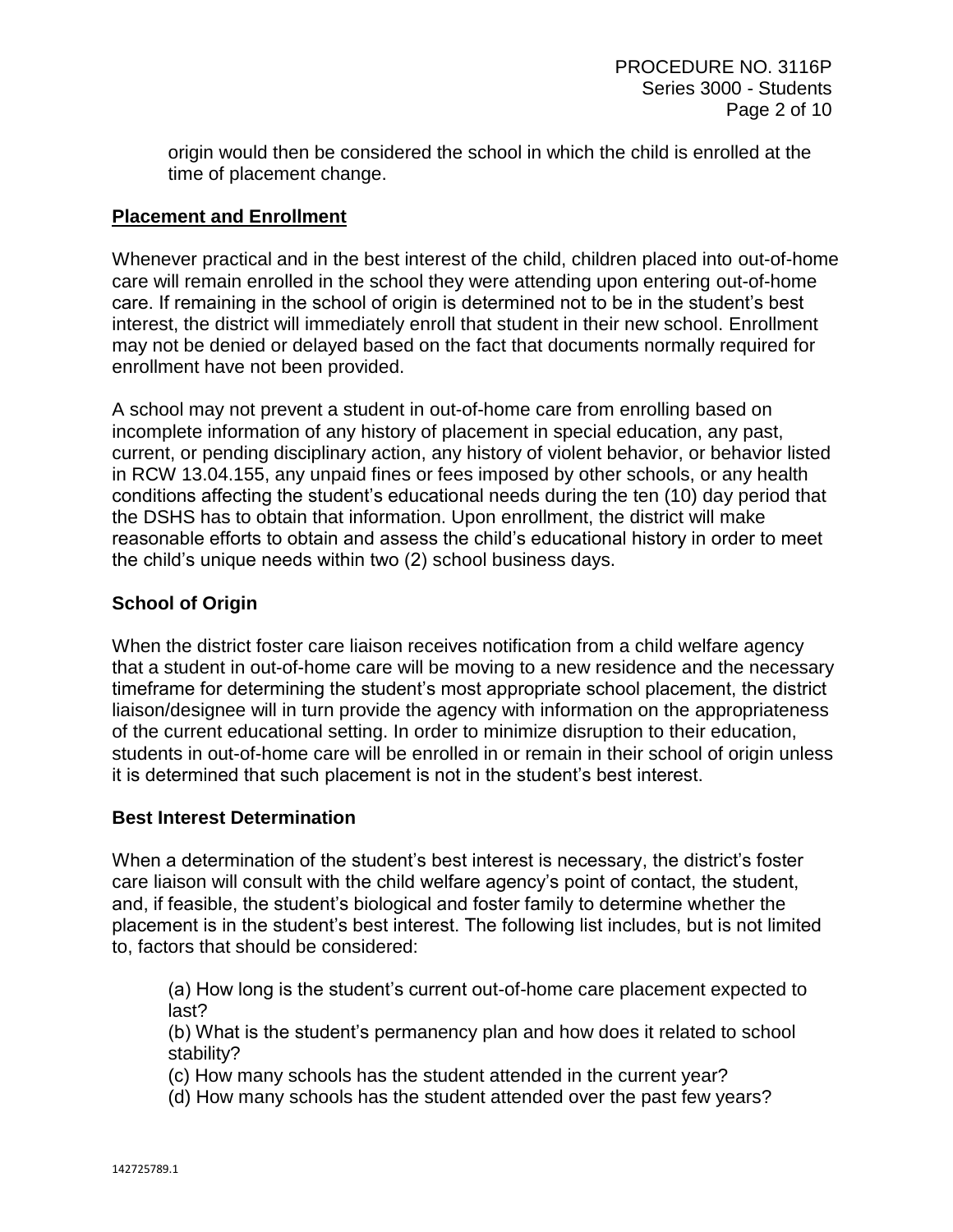(e) Considering the impacts of past transfers, how may transferring to a new school impact the student academically, emotionally, physically, and socially? (f) What are the immediate and long-term educational plans of, and for, the

student?

(g) How strong in the student academically?

(h) If the student has special needs, what impact will transferring to a new school have on the student's progress and services?

(i) To what extent are the programs and activities at the potential new school comparable to, or more appropriate than, those at the school of origin?

(j) Does one school have programs and activities that address the unique needs or interests of the student that the other school does not have?

(k) Which school does the student prefer?

(l) How deep are the child's ties to his or her school of origin?

(m) Would the timing of the school transfer coincide with a logical juncture, such as after testing, after an event that is significant to the student, or at the end of the school year?

(n) How would changing schools affect the student's ability to earn full academic credit, participate in sports or other extracurricular activities, proceed to the next grade, or graduate on time?

(o) How would the commute to the school under consideration impact the student, in terms of distance, mode of transportation, and travel time? (p) How anxious is the student about having been removed from the home or about any upcoming events?

(q) What school does the student's sibling attend? And

(r) Are there safety issues to consider?

When making best-interest determination, every effort should also be made to gather meaningful input from relevant and appropriate persons on their perspective regarding which school the student should attend during his or her time in out-of-home care, consistent with the student's case plan. Such relevant and appropriate persons include:

(a) Representatives of the Department of Children, Youth, and Families;

(b) Representatives of the school of origin, such as a teacher, counselor, coach, or other meaningful person in the student's life;

(c) Biological parents;

(d) Foster parents;

(e) Educational liaisons identify under RCW 13.34.045;

(f) The student's relatives; and

(g) Depending on his or her age, the student.

Additionally, the district will adopt any best-interest determination guide developed by the office of the superintendent of public instruction during the discussion about the advantages and disadvantages of keeping the student in the school of origin or transferring the student to a new school.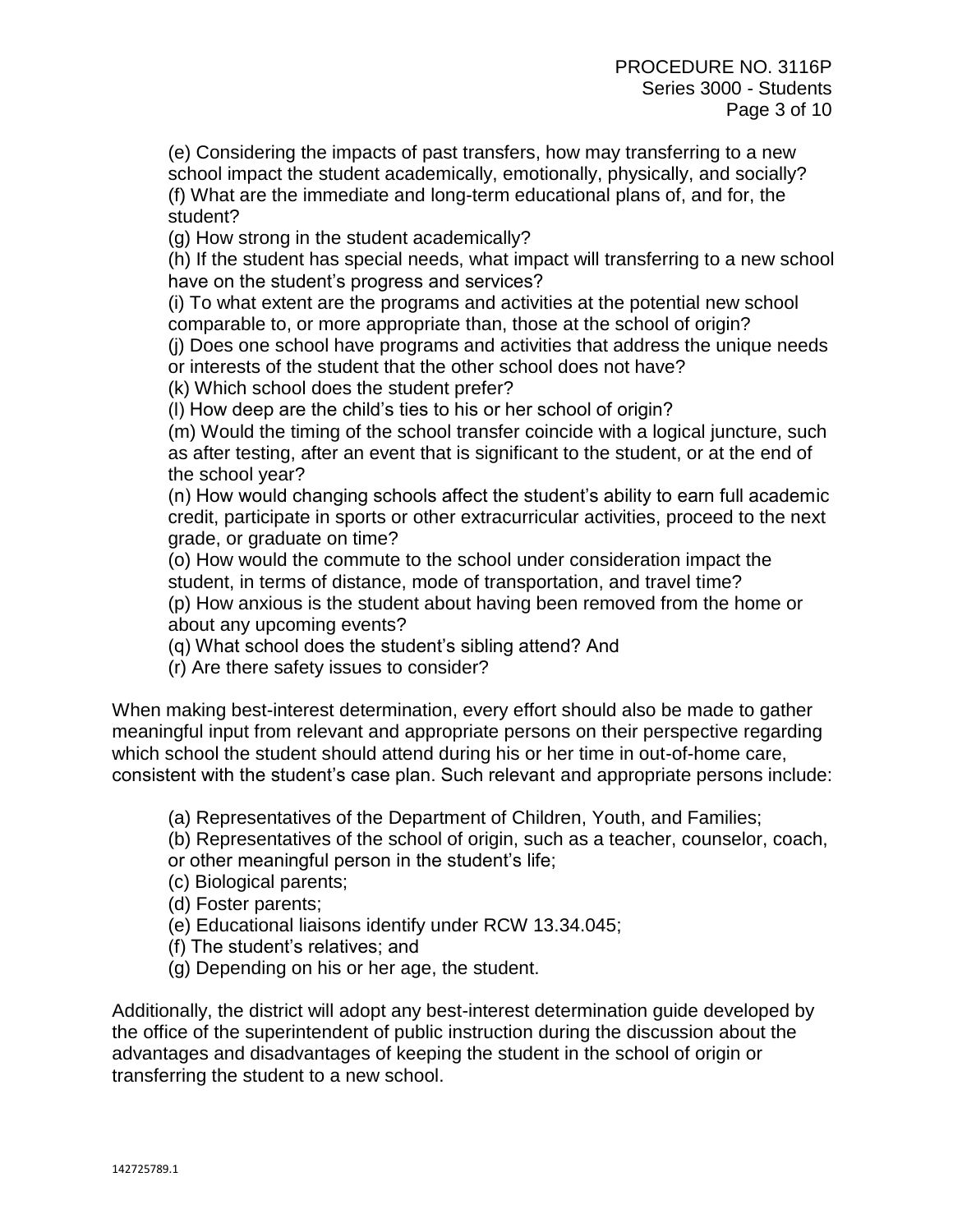The best interest determination will be made as quickly as possible in order to prevent educational discontinuity for the student. Written notification of the determination will be given to appropriate parties involved in the determination, including the student's biological parents, foster parents, school representatives and educational liaisons, as well as representatives of the department of children, youth, and families.

Only a caregiver or education decision-maker for the student may file an appeal using the Dispute Resolution Process.

## **Records Transfer**

When a student in foster care transfers schools, whether within the district or to another school district, the enrolling school will immediately contact the sending school to obtain academic and other records. The sending school will respond as soon as possible to requests it receives for records of students in foster care. Additionally, upon receipt of a request for education records of a student in foster care from the Department of Children, Youth, and Families, the district will provide the records to the agency within two (2) school days.

## **Review of Unexpected or Excessive Absences**

A district representative or school employee will review unexpected or excessive absences of students in out-of-home care and those awaiting placement with the student and adults involved with the student, including their caseworker, educational liaison, attorney if one is appointed, parent, guardian and foster parents. The purpose of the review is to determine the cause of the absences, taking into account: unplanned school transitions, periods of running from care, in-patient treatment, incarceration, school adjustment, educational gaps, psychosocial issues and unavoidable appointments during the school day. The representative or employee will take proactive steps to support the student's school work so the student does not fall behind and to avoid suspension or expulsion based on truancy.

## **Facilitating On-time Grade Level Progression**

The district will: 1) waive specific courses required for graduation for students in out-ofhome care if similar coursework has been satisfactorily completed in another school district; or 2) provide reasonable justification for denial of the waiver. In the event the district denies a waiver and the student would have qualified to graduate from their sending school district, the district will provide an alternative process of obtaining required coursework so that the student may graduate on time.

The district will consolidate partial credit, unresolved, or incomplete coursework and will provide students in out-of-home care with opportunities to accrue credit in a manner that eliminates academic and nonacademic barriers for the student.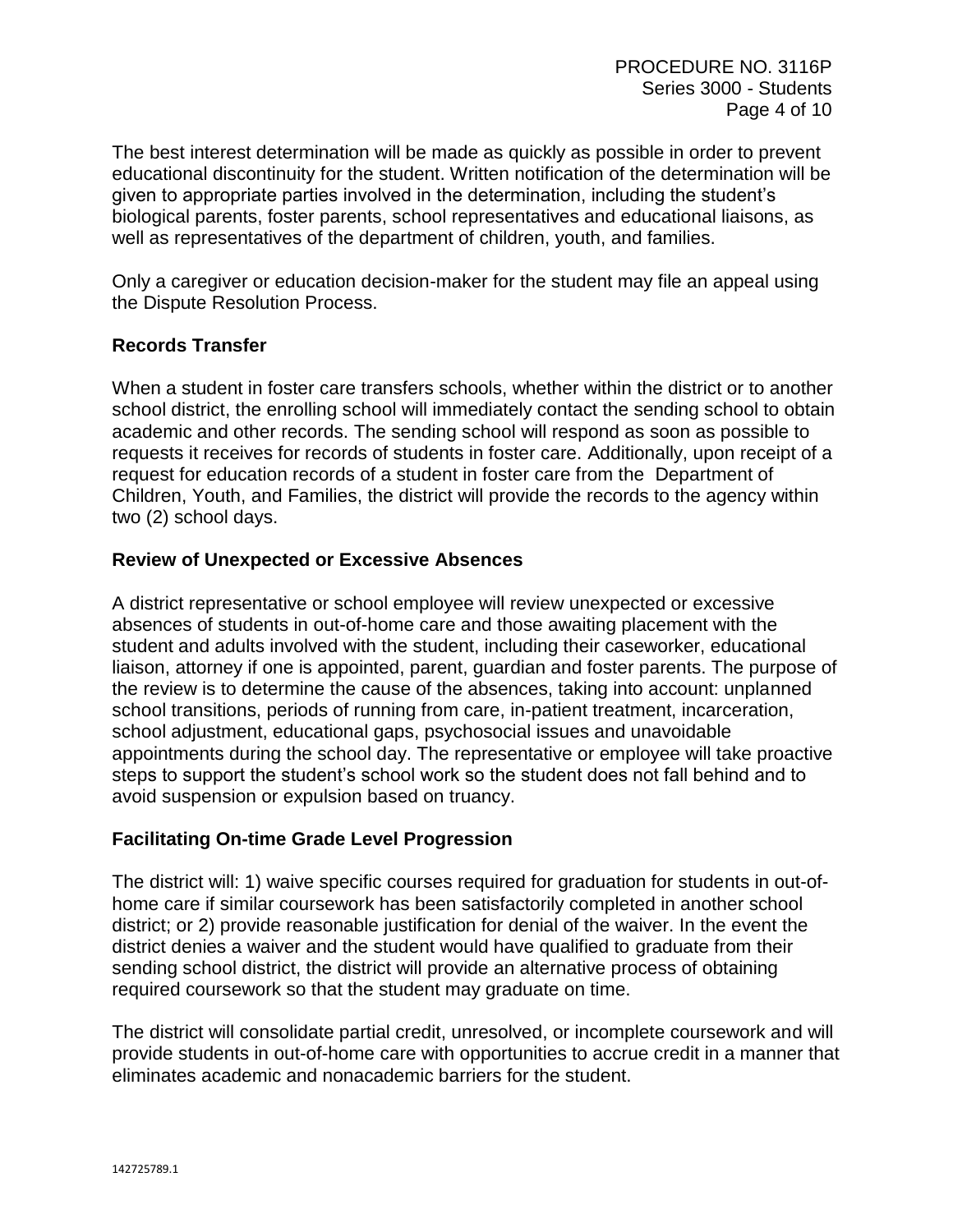For students who have been unable to complete an academic course and receive full credit due to withdrawal or transfer, the district will grant partial credit for coursework completed before the date of the withdrawal or transfer. When the district receives a transfer student in these circumstances, it will accept the student's partial credits, apply them to the student's academic progress or graduation or both, and allow the student to earn credits regardless of the student's date of enrollment in the district.

In the event a student is transferring at the beginning of or during their junior or senior year of high school and is ineligible to graduate after all alternatives have been considered, the district will work with the sending district to ensure the awarding of a diploma from the sending district if the student meets the graduation requirements of the sending district.

In the event a student enrolled in three or more school districts as a high school student, has met state requirements, has transferred to the district, but is ineligible to graduate from the district after all alternatives have been considered, the district will waive its local requirements and ensure that the student receives a diploma.

#### **Transportation**

The district will collaborate with state, local or tribal child welfare agencies, as appropriate, to implement a written transportation procedure by which prompt, costeffective transportation will be provided, arranged and funded for students to remain in their school of origin when in their best interest for the duration of their time in foster care.

The written procedure will ensure that if additional costs are incurred in providing transportation, the district will provide transportation to the school of origin if: 1) the child welfare agency agrees to reimburse the transportation; (2) the district agrees to pay for the cost of the transportation; or 3) the district and the child welfare agency agree to share transportation costs.

## **Foster Care Liaison**

#### **Point of Contact**

The superintendent or designee will designate a district foster care liaison who will serve as the district's point of contact (POC) with appropriate state, local and/or tribal child welfare agencies to receive notifications and share information regarding the status and progress of students in out-of-home care.

#### **Duties of the Foster Care Liaison**

The role and responsibilities of a foster care liaison may include: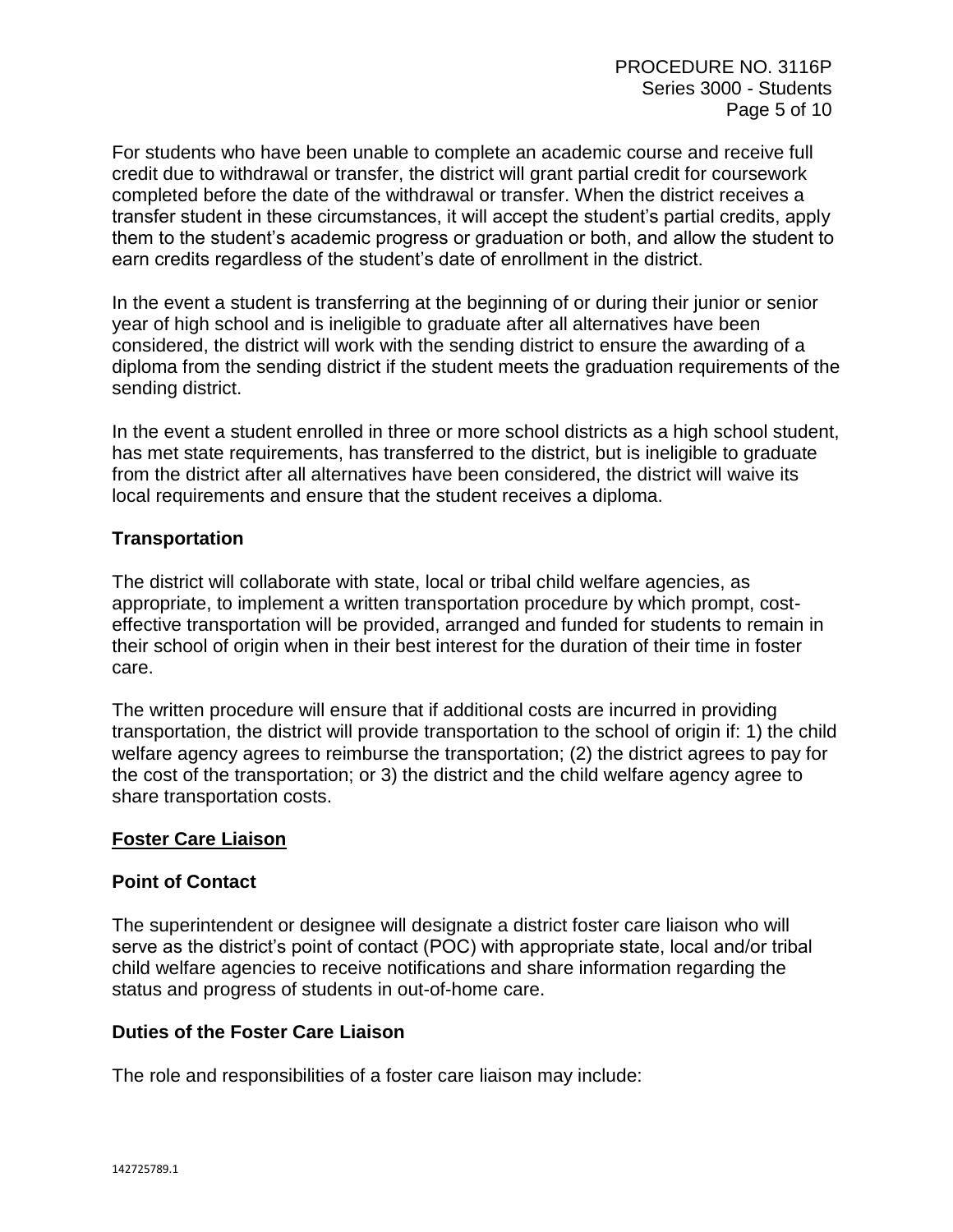(a) Coordinating with the Department of Children, Youth, and Families on the implementation of state and federal laws related to students in out-of-home care;

(b) Coordinating with foster care education program staff at the office of the superintendent of public instruction;

(c) Attending training and professional development opportunities to improve school district implementation efforts;

(d) Serving as the primary contact person for representatives of the Department of Children, Youth, and Families;

(e) Leading and documenting the development of a process for making best interest determinations in accordance with the processes identified in this procedure;

(f) Facilitating immediate enrollment in accordance with RCW 28A.225.330; (g) Facilitating the transfer of records in accordance with RCW 28A.150.510 and 28A.225.330;

(h) Facilitating data sharing with child welfare agencies consistent with state and federal privacy laws and rules;

(i) Developing and coordinating local transportation procedures;

(j) Managing best interest determination and transportation cost disputes according to the best practices developed by the office of the superintendent of public instruction;

(k) Ensuring that students in out-of-home care are enrolled in and regularly attending school, consistent with RCW 28A.225.023; and

(l) Providing professional development and training to school staff on state and federal laws related to students in out-of-home care and their educational needs, as needed.

The district foster care liaison will also:

- Collaborate with the district's Title I coordinator and the appropriate child welfare agency point of contact on the implementation of Title I provisions;
- Document all best interest determination processes as well as collaboration with the child welfare agency or agencies;
- Coordinate all appeals of education-based decisions for students in out-of-home care and district appeals of inter-agency disputes; and
- As resources permit, provide guidance to school staff on Title I provisions and educational needs of students in out-of-home care on an as-needed basis.

# **Dispute Resolution**

In the event that a caregiver or education decision-maker disputes a district decision regarding the best interest of the student in out-of-home care with regard to enrollment or the provision of any other education-related service, including transportation, the caregiver or education decision-maker may use the three-tiered appeals process. The district will make all reasonable efforts to collaborate with appropriate agencies and aggrieved parties to resolve the dispute at the local level.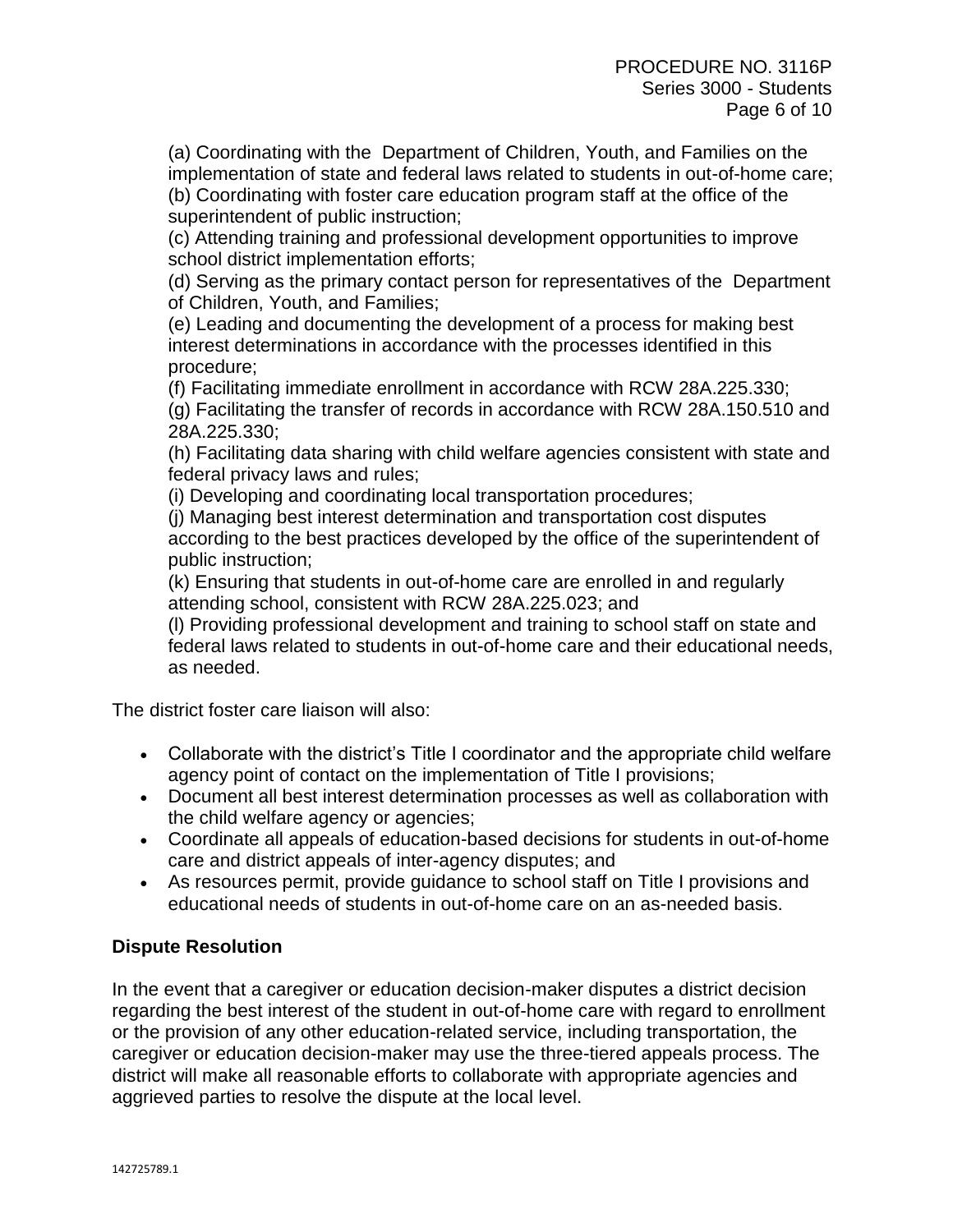In the event that a dispute occurs between the district and a child welfare agency with regard to issues that do not involve educational placement or the provision of educational services (e.g., transportation reimbursements, failure to collaborate), such disputes may be forwarded to the Office of the Superintendent of Public Instruction for resolution.

#### **Dispute Resolution Process: Disputes between the district and the student's caregiver/education decision–maker**

If the district seeks to place a student in a school other than the school of origin, or the school requested by the caregiver/educational decision-maker in consultation with the student, as a result of a best interest determination, the caregiver or education decisionmaker may dispute the district's placement determination. The caregiver or education decision-maker may also dispute transportation decisions through this process.

Additionally, the caregiver or education decision-maker for the student will receive notice of the appeals process (see Dispute Resolution Process below) after the best interest determination. Only a caregiver or education decision-maker for the student may file an appeal using the Dispute Resolution Process.

# **Level I - Appeal to the District Foster Care Liaison**

The student's caregiver or education decision-maker may dispute the district's best interest determination, transportation decision, or the provision of any other educationrelated service for a student in out-of-home care. They may do so by providing the district or the district's foster care liaison with written notice of the dispute within fifteen (15) business days of receiving notice of the district's determination (e.g., that the district intends to enroll the student in a school other than the school of origin or the school requested by the caregiver or the education decision-maker).

The district's foster care liaison is:

Manny Espinoza 124 E. Lawrence Street Mount Vernon, WA 360-428-6110

The notice of dispute, if provided *to the district*, will be immediately forwarded to the foster care liaison, or, if that person is unavailable, another designee. The liaison will log receipt of the notice (including the date and time), and then forward a copy of this documentation to their immediate supervisor and the superintendent or designee.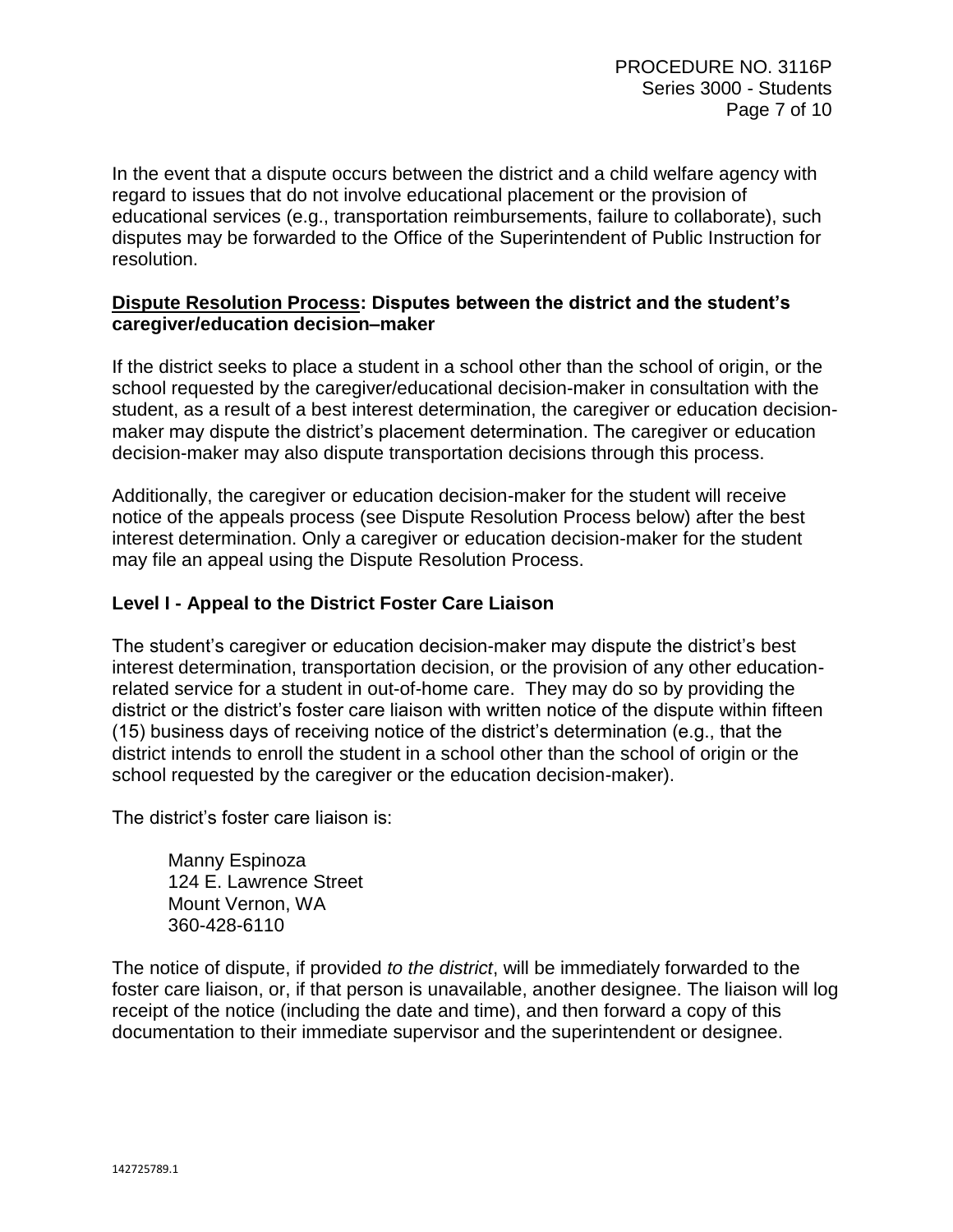The liaison will make a decision on the dispute within five (5) business days of receipt and inform the caregiver or educational decision-maker in writing of the result. The following documents will be included with the decision in an "appeals package":

- A copy of the original notice of dispute;
- Any additional information from the caregiver or educational decision-maker and/or foster care liaison; and
- Instructions on appealing the decision to Level II.

The liaison will attempt to verify receipt of the written decision by the caregiver or education decision-maker.

# **Level II - Appeal to the District Superintendent**

If the caregiver or education decision-maker disagrees with the decision of the foster care liaison, he or she may appeal the decision to the superintendent or his/her designee (who must be someone other than the foster care liaison). He or she may do so by providing the superintendent's office with a copy of the Level I appeals package within ten (10) business days of their receipt of the Level I decision.

Within five (5) business days of the notification to the district that the caregiver or education decision-maker intends to appeal, the superintendent or designee will arrange to meet within a reasonably expeditious time period either in-person or through phone/video conference with the student's caregiver or educational decision-maker, the student if appropriate, and at least one representative from Department of Children, Youth, and Families or another supervising agency. If it is not possible for the Department of Children, Youth, and Families or other supervising agency representative to be present within a reasonable time, the superintendent or designee will document their efforts to include the representative and proceed with the conference.

Within five (5) business days of the conference, the superintendent or designee will provide the caregiver or educational decision-maker with a written decision, supporting evidence, reasons for the decision and an appeals package that includes:

- A copy of the initial dispute filed at Level I and the Level I decision;
- The Level II decision rendered by the superintendent or designee;
- Any additional information from the caregiver or education decision-maker and/or foster care liaison;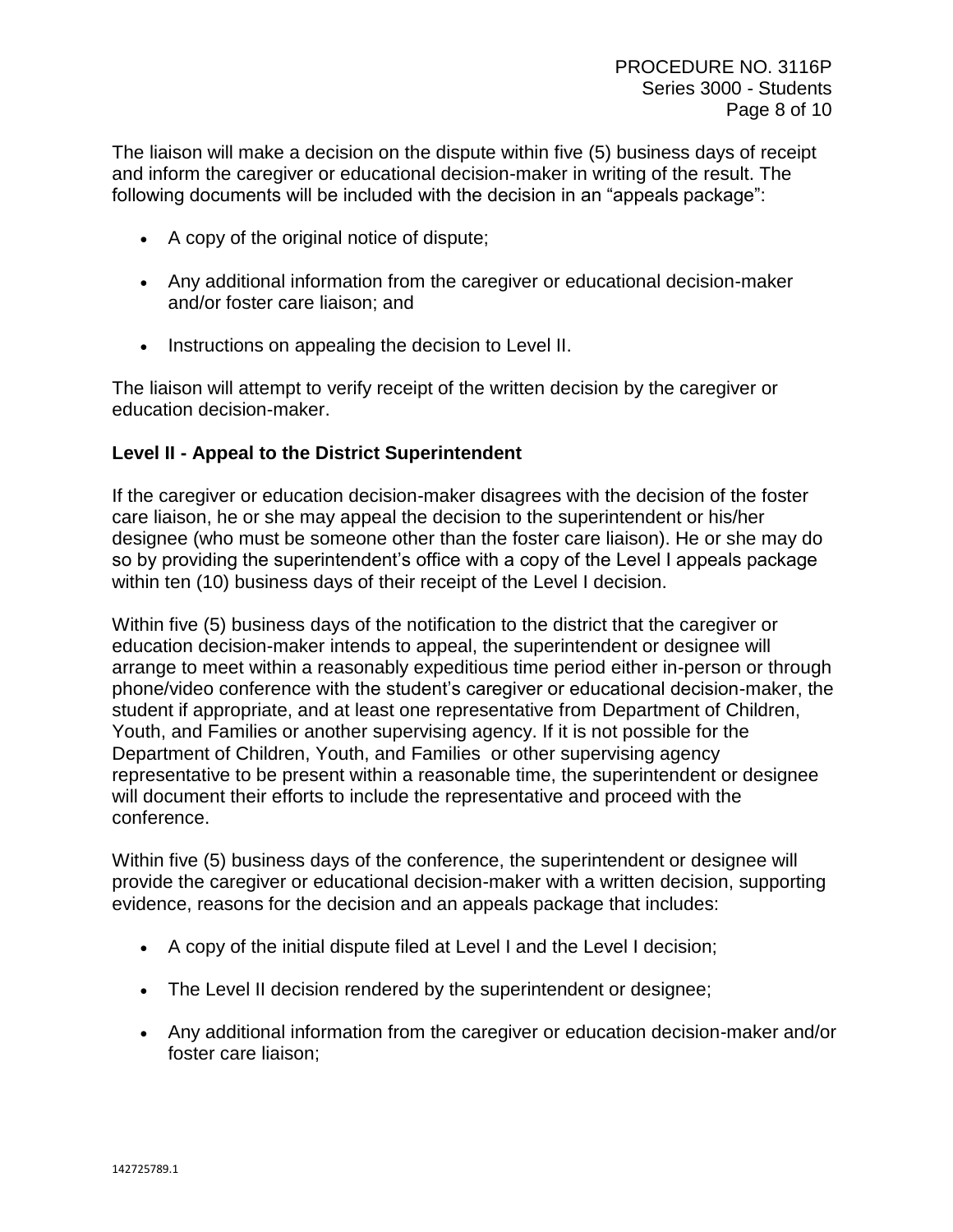• Instructions as to how to file a Level III appeal, including the physical address and email address of where to submit the dispute:

Foster Care Education Program Supervisor Old Capital Building PO Box 47200 Olympia, WA 98504-7200 [fostercare@k12.wa.us](mailto:fostercare@k12.wa.us)

The district's foster care liaison will also be provided a copy of the Level II decision and appeals package. The liaison will make a reasonable effort to verify receipt of the decision and appeals package by the caregiver or educational decision-maker.

#### **Level III - Appeal to the Office of the Superintendent of Public Instruction (OSPI)**

If the caregiver or education decision-maker disagrees with the decision of superintendent or designee, he or she may appeal the decision by notifying the district's foster care liaison within ten (10) business days of receipt of the Level II decision of their intent to file a Level III appeal.

The superintendent or designee will forward all written and electronic documentation to the OSPI Foster Care Education Program Supervisor or designee for review within five (5) business days of receiving notification of the caregiver or education decisionmaker's intent to file a Level III appeal.

The caregiver or education decision-maker may also submit related documentation to the OSPI Foster Care Education Program Supervisor and the district's foster care liaison for review within five (5) business days after notifying the district of their intent to file a Level III appeal. The documentation must be submitted in one consolidated and complete package via email or the US Postal Service.

The OSPI Foster Care Education Program Supervisor or designee and appropriate DSHS representatives shall make a decision within fifteen (15) business days of receipt of the dispute. The decision will be forwarded to the district's foster care liaison for distribution to the caregiver or educational decision-maker, the DCYF representative engaged by the district at Level II and the superintendent. The decision shall be the final resolution for placement and the provision of services for a child or youth in foster care in the district.

The district will maintain records of disputes resolved at the Level I, Level II and/or Level III and shall be made available to OSPI upon request.

#### **Dispute Resolution Process: Disputes between the district and the child welfare agency**